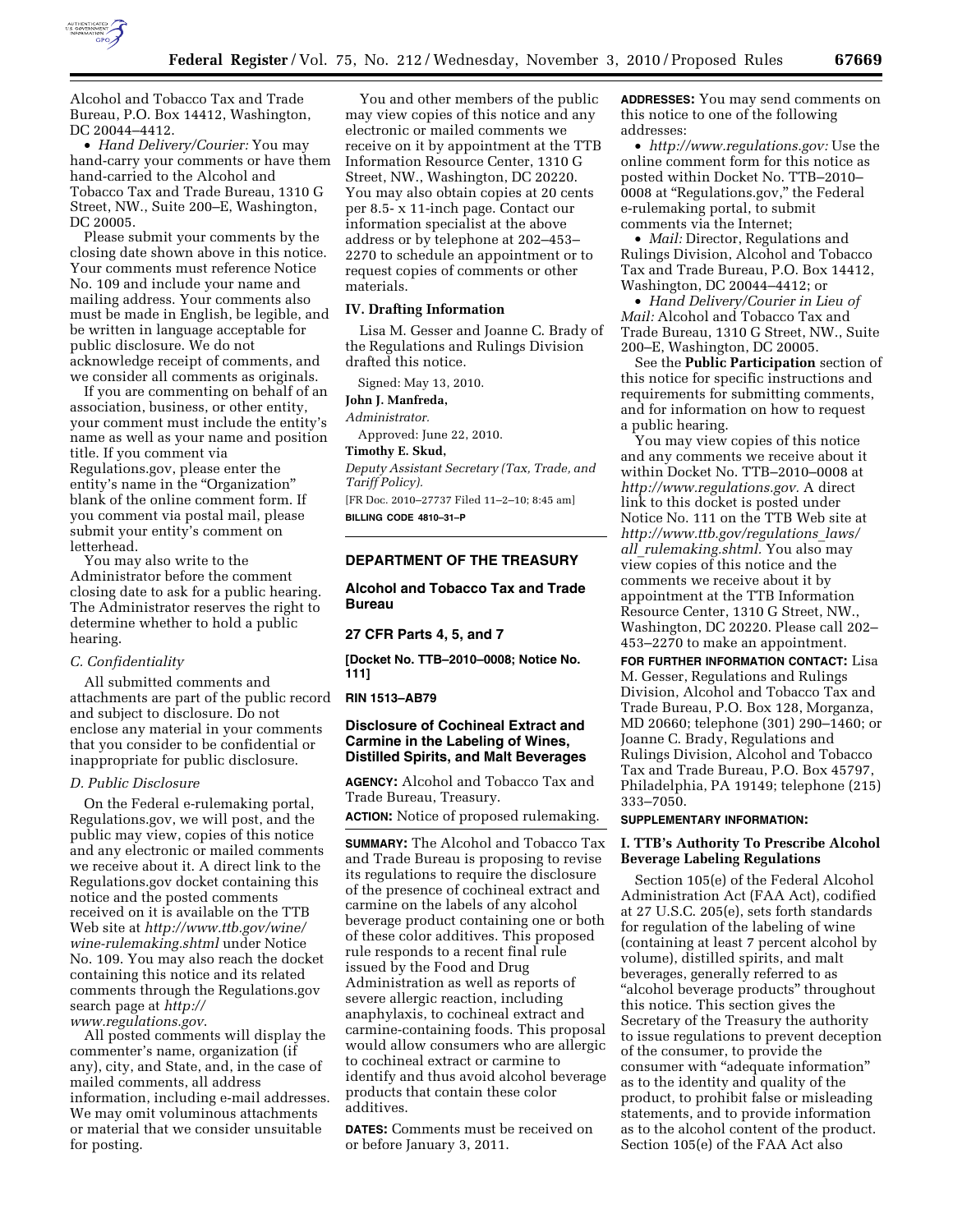requires that a person obtain a certificate of label approval for all distilled spirits, wine, or malt beverages introduced into interstate or foreign commerce before bottling the product or removing the product from customs custody, in accordance with regulations prescribed by the Secretary.

The labeling provisions of the FAA Act also give the Secretary the authority to prohibit, irrespective of falsity, statements relating to age, manufacturing processes, analyses, guarantees, and scientific or irrelevant matters that are likely to mislead the consumer. In the case of malt beverages, the labeling provisions of the FAA Act apply only if the laws of the State into which the malt beverages are to be shipped impose similar requirements. TTB is responsible for the administration of the FAA Act and the regulations promulgated under it.

## **II. Background on Cochineal Extract and Carmine**

Cochineal extract is an insect-derived color additive that is permitted for use in foods, including alcohol beverage products, and drugs in the United States. The related color additive carmine is permitted for use in foods, including alcohol beverage products, drugs, and cosmetics. The Food and Drug Administration (FDA) has listed these color additives, and conditions for their safe use in foods, in § 73.100 of title 21 of the Code of Federal Regulations (21 CFR 73.100).

On January 30, 2006, FDA published a proposed rule in the **Federal Register**  (71 FR 4839) to amend its requirements for cochineal extract and carmine by requiring their declaration on the labels of all food and cosmetic products that contain these color additives. More specifically, for food products, FDA proposed to amend the color additive regulations that permit the use of cochineal extract or carmine in foods (21 CFR 73.100) by adding a new requirement that all foods which contain cochineal extract or carmine specifically declare that fact in the ingredient statement of the food label by using its respective common or usual name, "cochineal extract" or "carmine."

FDA explained that the proposal was issued in response to reports of severe allergic reactions, including anaphylaxis, to cochineal extract and carmine-containing foods and cosmetics. The proposal was also in response to a 1998 citizen petition from the Center for Science in the Public Interest, which asked the FDA to take action to protect consumers who are allergic to cochineal extract and carmine.

The preamble to FDA's proposed rule describes, in detail, several instances and studies in which allergic reactions occurred. One of the referenced articles described allergic reactions (including anaphylaxis) experienced by five patients after ingesting the alcohol beverage product Campari, which, according to FDA's preamble, contained carmine. All five patients were women; three had a history of allergic respiratory disease, one had only nonclinical sensitivity to mugwort, and one was nonatopic (had no history of allergy). The time period between ingestion and onset of allergic reaction was given for four patients and varied from 15 minutes to 30 minutes. Two of the five patients reportedly experienced "severe" anaphylactic reactions. Of these two, one required hospitalization while the other was treated with inhalers and intravenous antihistamine. The remaining three experienced angioedema (tissue swelling). *See* 71 FR 4842.

The preamble to FDA's proposed rule further explains as follows: ''Allergic reactions to cochineal extract and/or carmine in a variety of foods (grapefruit juice, the alcohol beverage Campari, a popsicle, candy, yogurt, and artificial crabmeat) and [certain] cosmetics \* \* \* have been reported in scientific and medical literature since 1961.'' 71 FR 4839–4840. Since 1994, FDA has received 11 adverse event reports of allergic reactions, including anaphylaxis, experienced by individuals after eating food or drinking a beverage containing cochineal extract or carmine, or using cosmetics colored with carmine.

FDA solicited comments from all interested parties in response to their proposal to require the listing of these color additives. As a result, FDA received a total of 159 responses.

On January 5, 2009, FDA published a final rule in the **Federal Register** (74 FR 207) which addressed the comments submitted and finalized the regulatory changes as proposed by adding a new requirement that all foods containing cochineal extract or carmine specifically declare that fact in the ingredient statement of the food label by using its respective common or usual name, "cochineal extract" or "carmine." The final rule takes effect on January 5, 2011.

In light of FDA's official recognition of evidence linking the presence of cochineal extract and carmine in foods and beverages to a health risk for a small percentage of consumers, TTB believes that it is appropriate to require the disclosure of cochineal extract and carmine on the labels of the alcohol

beverage products that it regulates. While TTB believes that the use of these color additives in the manufacture of alcohol beverage products is relatively rare, at least one such alcohol product contained the color additive carmine, as evidenced by the FDA's rulemaking record.

We also note that similar action has been taken in the past. On October 6, 1983, TTB's predecessor agency, the Bureau of Alcohol Tobacco and Firearms (ATF) published a final rule (T.D. ATF–150, 48 FR 45549), rescinding the ingredient labeling regulations for alcohol beverage products. However, mandatory label disclosure was required for alcoholic beverages containing the color additive FD&C Yellow No. 5. The Bureau found, as a result of its rulemaking effort, that there was evidence establishing that consumers of the few alcohol beverage products containing that color additive could have adverse reactions to the ingredient. Pursuant to T.D. ATF–150, the Bureau specifically stated that it ''will look at the necessity of mandatory labeling of other ingredients on a caseby-case basis through its own rulemaking initiative, or on the basis of petitions for rulemaking under 5 U.S.C. 553(e) and 27 CFR 71.41(c).''

In that regard, ATF published a final rule in the **Federal Register** requiring mandatory label disclosure of saccharin for alcoholic beverages containing that artificial sweetener (T.D. ATF–220; December 20, 1985, 50 FR 51851), which was subsequently removed as a requirement by TTB in 2004 (T.D. TTB– 12; June 16, 2004, 69 FR 33572). ATF also published a final rule requiring label disclosure of sulfites when present in alcoholic beverages at a level of ten or more parts per million (T.D. ATF– 236; September 30, 1986, 51 FR 34706).

In determining whether there is a need to require label disclosure of specific ingredients in alcoholic beverages, ATF traditionally utilized the expertise of the Food and Drug Administration (FDA). In 1987, FDA and ATF entered into a memorandum of understanding (52 FR 45502, November 30, 1987), to clarify the enforcement responsibilities of each agency with respect to alcohol beverages. ATF agreed that ''when FDA has determined that the presence of an ingredient in food products, including alcoholic beverages, poses a recognized public health problem, and that the ingredient or substance must be identified on a food product label, ATF would initiate rulemaking proceedings to promulgate labeling regulations for alcoholic beverages consistent with ATF's health policy with respect to alcoholic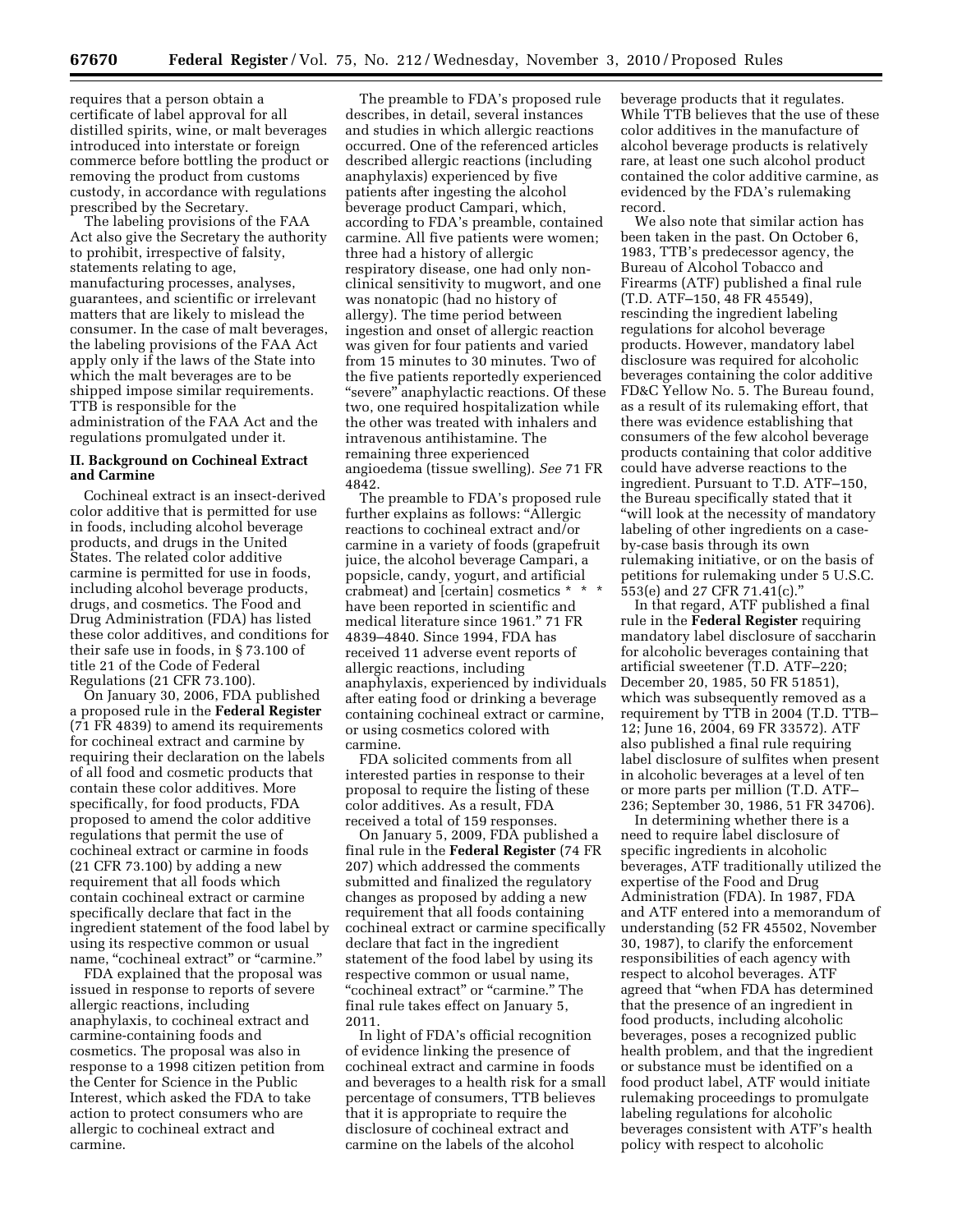beverages.'' TTB operates under the same memorandum of understanding with FDA.

Accordingly, TTB proposes to amend the TTB regulations to require that each alcohol beverage product containing the color additive cochineal extract or carmine disclose that information on the product's label.

## **III. Format and Placement of Disclosure**

TTB proposes that all alcohol beverage products that contain the color additive cochineal extract or carmine must declare the presence of the additive on the brand label or on a back label, prominently and conspicuously, using its respective common or usual name "cochineal extract" or "carmine". (For example: ''Contains: Cochineal Extract'' or ''Contains carmine as a color additive.'').

### **IV. Implementation Date**

TTB believes that this proposed new regulatory requirement will require revisions to the labels of very few alcohol beverage products. Accordingly, TTB proposes an implementation date of 90 days after the date the final rule is published in the **Federal Register**. Upon implementation of the final rule, the label of an alcohol beverage product subject to the requirement for disclosure of cochineal extract and carmine would have to bear the mandatory statement at the time of its removal from bond or from customs custody in bottles. TTB seeks comments from affected industry members as to whether 90 days is a sufficient amount of time to incorporate these changes.

### **V. Public Participation**

### *A. Comments Invited*

We invite comments from interested members of the public on this proposed rulemaking.

### *B. Submitting Comments*

You may submit comments on this notice by using one of the following three methods:

• *Federal e-Rulemaking Portal:* You may send comments via the online comment form linked to this notice in Docket No. TTB–2010–0008 on ''Regulations.gov,'' the Federal e-rulemaking portal, at *[http://](http://www.regulations.gov)  [www.regulations.gov.](http://www.regulations.gov)* Direct links to the comment form and docket are available under Notice No. 111 on the TTB Web site at *[http://www.ttb.gov/](http://www.ttb.gov/regulations_laws/all_rulemaking.shtml)  regulations*\_*laws/all*\_*[rulemaking.shtml.](http://www.ttb.gov/regulations_laws/all_rulemaking.shtml)* 

Supplemental files may be attached to comments submitted via

Regulations.gov. For information on how to use Regulations.gov, click on the site's Help or FAQ tabs.

• *U.S. Mail:* You may send comments via postal mail to the Director, Regulations and Rulings Division, Alcohol and Tobacco Tax and Trade Bureau, P.O. Box 14412, Washington, DC 20044–4412.

• *Hand Delivery/Courier:* You may hand-carry your comments or have them hand-carried to the Alcohol and Tobacco Tax and Trade Bureau, 1310 G Street, NW., Suite 200–E, Washington, DC 20005.

Please submit your comments by the closing date shown above in this notice. Your comments must reference Notice No. 111 and include your name and mailing address. Your comments also must be made in English, be legible, and be written in language acceptable for public disclosure. We do not acknowledge receipt of comments, and we consider all comments as originals.

If you are commenting on behalf of an association, business, or other entity, your comment must include the entity's name as well as your name and position title. If you comment via Regulations.gov, please include the entity's name in the "Organization" blank of the comment form. If you comment via postal mail, please submit your entity's comment on letterhead.

You may also write to the Administrator before the comment closing date to ask for a public hearing. The Administrator reserves the right to determine whether to hold a public hearing.

#### *C. Confidentiality*

All submitted comments and attachments are part of the public record and subject to disclosure. Do not enclose any material in your comments that you consider to be confidential or that is inappropriate for public disclosure.

### *D. Public Disclosure*

On the Federal e-rulemaking portal, Regulations.gov, we will post, and the public may view, copies of this notice, selected supporting materials, and any electronic or mailed comments we receive about this proposal. A direct link to the Regulations.gov docket containing this notice and the posted comments received on it is available on the TTB Web site at *[http://www.ttb.gov/](http://www.ttb.gov/regulations_laws/all_rulemaking.shtml) regulations*\_*laws/all*\_*[rulemaking.shtml](http://www.ttb.gov/regulations_laws/all_rulemaking.shtml)*  under Notice No. 111. You may also reach the docket containing this notice and the posted comments received on it through the Regulations.gov search page at *[http://www.regulations.gov.](http://www.regulations.gov)* 

All posted comments will display the commenter's name, organization (if any), city, and State, and, in the case of mailed comments, all address

information, including e-mail addresses. We may omit voluminous attachments or material that we consider unsuitable for posting.

You and other members of the public may view copies of this notice, all related petitions, maps and other supporting materials, and any electronic or mailed comments we receive about this proposal by appointment at the TTB Information Resource Center, 1310 G Street, NW., Washington, DC 20220. You may also obtain copies at 20 cents per 8.5- x 11-inch page. Contact our information specialist at the above address or by telephone at 202–453– 2270 to schedule an appointment or to request copies of comments or other materials.

### **VI. Regulatory Analysis and Notices**

### *A. Regulatory Flexibility Act*

We certify under the provisions of the Regulatory Flexibility Act (5 U.S.C. 601 *et seq.*) that this proposed rule, if adopted, would not have a significant economic impact on a substantial number of small entities. We believe that the proposed rule, if adopted, will not impose, or otherwise cause, a significant increase in reporting, recordkeeping, or other compliance burdens on a substantial number of small entities as very few alcohol beverages are made using cochineal extract or carmine as color additives. We specifically solicit comments on the number of small producers, bottlers, and importers of alcohol beverages that may be affected by this proposed rule and the impact of this rule on those small businesses. We ask any small business that believes that it would be significantly affected by this proposed rule to submit a comment and explain how the rule would affect it.

### *B. Executive Order 12866*

We have determined that this proposed rule is not a significant regulatory action as defined in Executive Order 12866. Therefore, a regulatory assessment is not required.

### *C. Paperwork Reduction Act*

The revisions to collections of information contained in this notice of proposed rulemaking have been submitted to the Office of Management and Budget (OMB) for review in accordance with the Paperwork Reduction Act of 1995 (44 U.S.C. 3507(d)). Comments on the collection of information may be sent by e-mail to *Shagufta*\_*[Ahmed@omb.eop.gov](mailto:Shagufta_Ahmed@omb.eop.gov)* or by postal mail to Shagufta Ahmed, Office of Management and Budget, Attention: Desk Officer for the Department of the